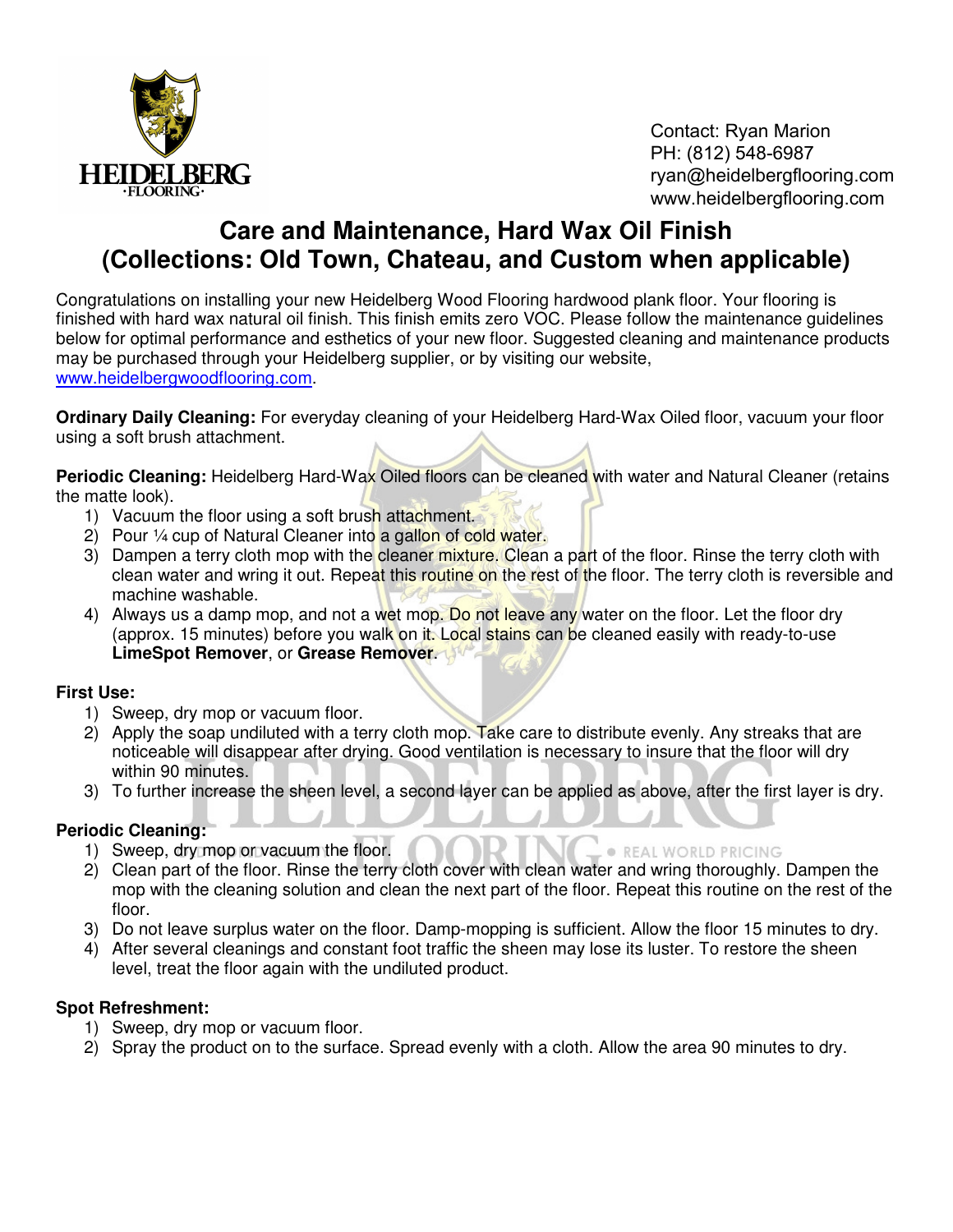

Contact: Ryan Marion PH: (812) 548-6987 ryan@heidelbergflooring.com www.heidelbergflooring.com

REAL WORLD PRICING

### **LimeSpot Remover**

**Limespot Remover** is a ready-to-use product that removes lime spots, caused by hard water. There are two types of water, hard and soft. Soft water is the most common and will evaporate from the oiled surface without leaving any mark. When hard water evaporates, mineral deposits are left on the surface. If the deposits are left unattended, they become ground into the finish. **LimeSpot Remover** will clean the deposits from the finish.

#### **Instructions:**

- 1) Apply a generous quantity of **LimeSpot Remover** to the spot.
- 2) Allow several minutes for absorption.
- 3) Remove the product with paper towels or a dry cloth.
- 4) Clean thoroughly using a cloth dampened with water.
- 5) For stubborn marks, it is recommended to repeat this method as many times as needed to achieve the desired result.

**Storage:** The product can be stored for up to 12 months. Store in dry conditions and in the original packaging. Do not allow to freeze.

## **Grease Remover**

**Grease Remover** is a ready-to-use product that removes recent grease stains from your Heidelberg floor. The products should be applied immediately after the stain occurs thereby preventing the grease from penetrating the surface.

#### **Instructions:**

- 1) Apply a generous quantity of **Grease Remover** to the spot.
- 2) Allow several minutes for absorption.

OLD WORLD QUALITY

- 3) Wipe off the product using a dry cloth or paper towels.
- 4) For stubborn marks, it is recommended to repeat this method as many times as needed to achieve the desired results.

**Storage:** The product can be stored for up to 12 months. Store in dry conditions and in the original packaging. Do not allow to freeze.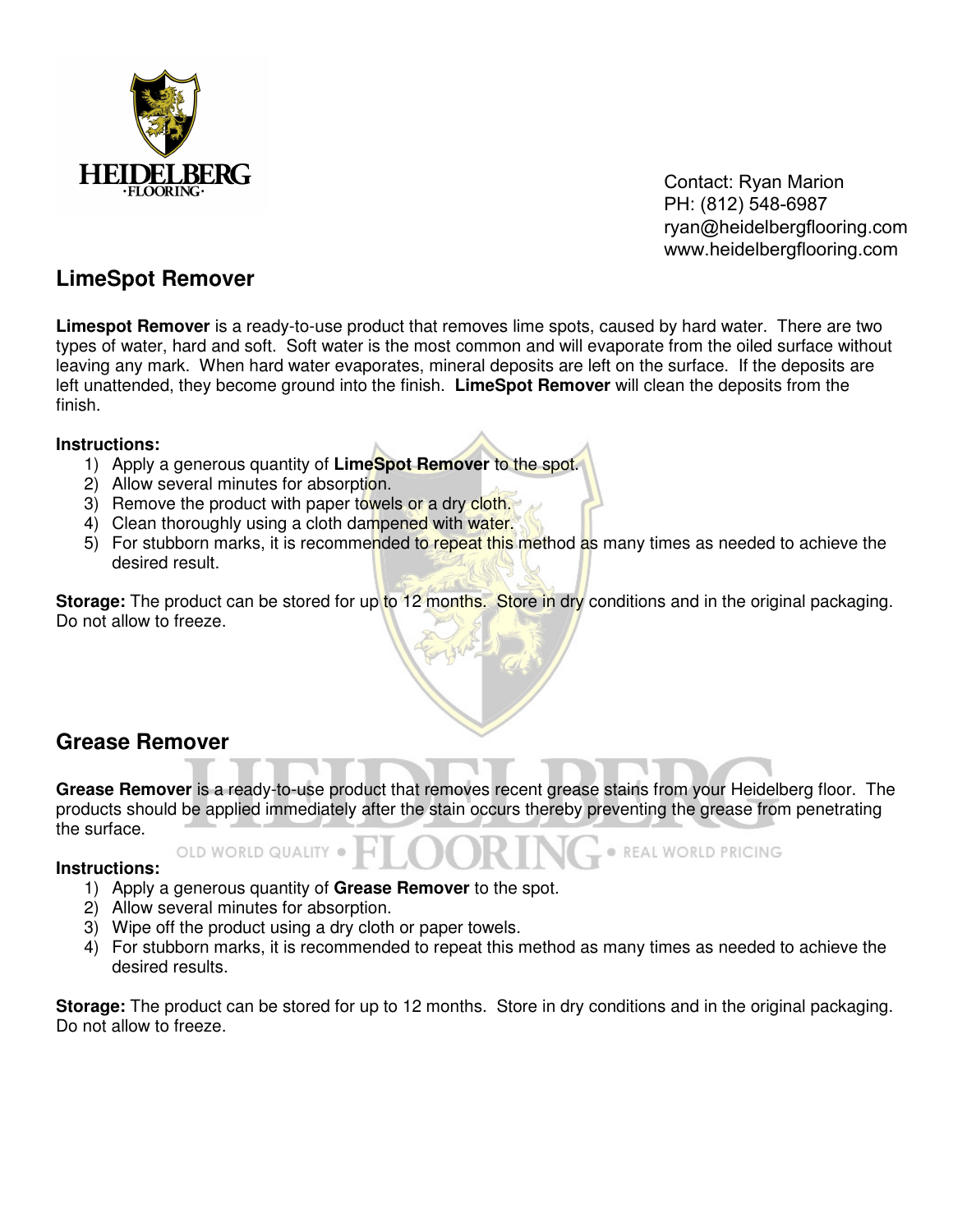

Contact: Ryan Marion PH: (812) 548-6987 ryan@heidelbergflooring.com www.heidelbergflooring.com

**• REAL WORLD PRICING** 

### **Refresh**

**Refresh** is a ready-to-use revitalizing treatment oil that refreshes, restores and protects your Heidelberg floor. **Refresh** is used when the surface feels and looks dry or rough in areas where the finish has worn due to heavy traffic. Maintenance with refresh will replace the oil that has worn away and add protection to that area. When the color of the surface needs to be restored, we recommend a rejuvenation treatment with Maintenance Oil, using the corresponding color of the treated surface.

#### **Instructions:**

- 1) Eliminate dirt and dust from the floor.
- 2) Spray **Refresh** on the surface to be treated, or apply the product with a cloth. Use a minimal amount of the product to prevent the floor from becoming sticky.
- 3) Allow the product to react for a couple of minutes.
- 4) Wipe the surface dry with a cloth, paper towel, or a cloth under a buffer with a white pad. Polish until the surface feels completely dry.
- 5) Work in zones that can be fully wiped dry within 15-20 minutes.
- 6) The surface can be walked on after 4-6 hours.

#### **Coverage:** 1 liter  $= +/- 1075$  SF

Use very little product to prevent the floor from becoming sticky.

**Storage:** The product can be stored for up to 12 months. Store in dry conditions and in the original packaging.

#### **Technical Specifications:**

Oil Unit weight: +/- 0,90 Color: opaque Odor: specific

#### OLD WORLD QUALITY . **WARNING:**

The Product may NOT be diluted!

Cloths, saturated with oil, may spontaneously combust. After usage, they need to be soaked in water before disposal.